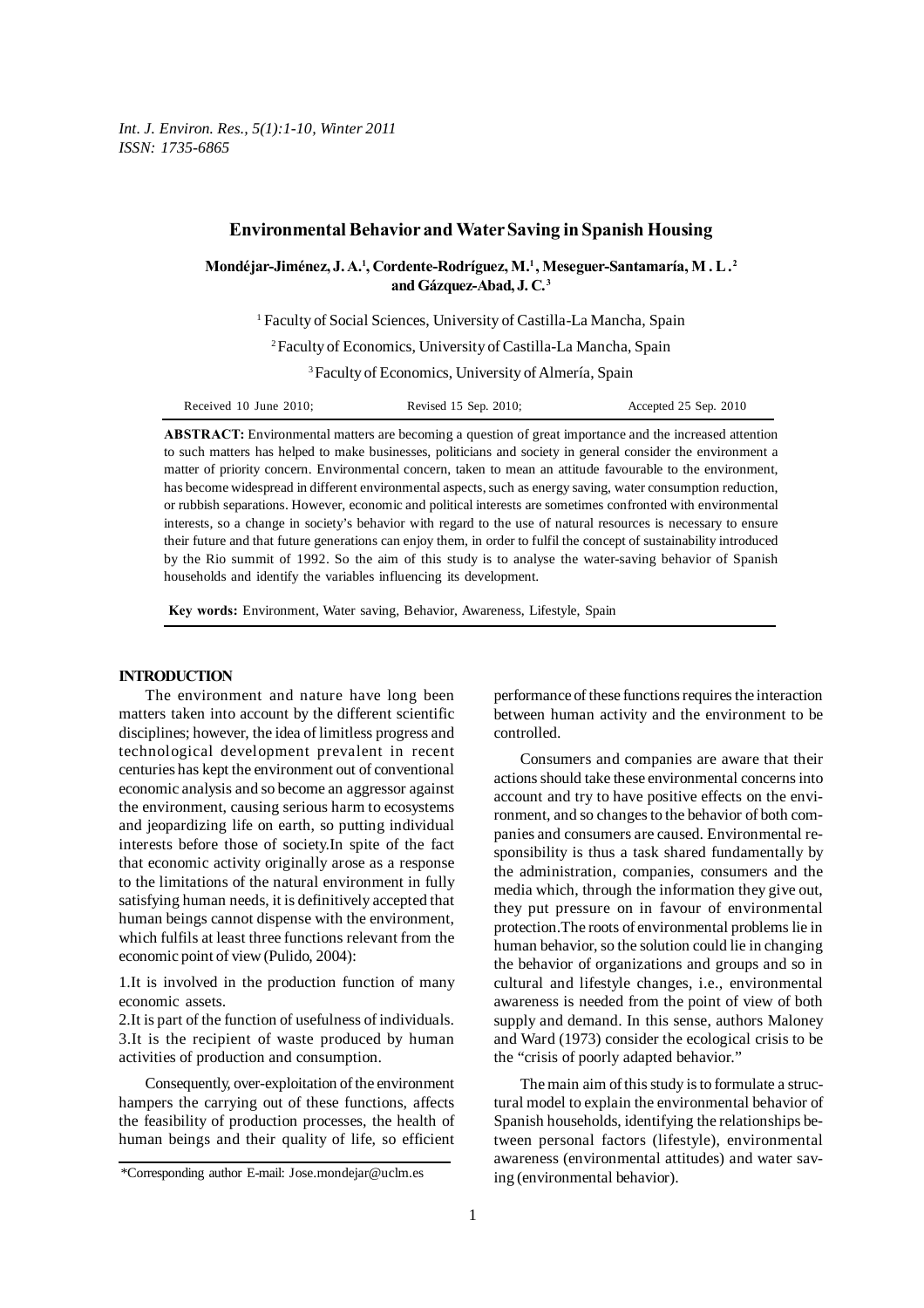Concern for the environment is a matter of importance to the public, because of the direct and indirect impact their actions may cause to the environment and because of the future repercussions on all aspects of life: health, climate change, the quality of food products, waste management, traffic congestion, etc. So it can be seen that society makes ecological demands, sometimes represented by social pressure groups. Today's consumers are very demanding, requiring not only quality and functionality but also adaptation to their environmental concerns, which vary from one consumer to another, i.e., ecological consumers not only have rational (economic) motives, but also altruistic reasons of solidarity, i.e., internal and external motives to the individual (Burn and Oskamp, 1986; Stern, Dietz and Black, 1986; De Young, 1986; Simmons and Widmar, 1990; Stern Dietz and Dalof, 1993; Taylor and Todd, 1995; Duron, 2000; Calomarde, 2000; Rivera Vilas, 2000; Albardiaz, 2000). Study of the behavior of ecological consumers is a wide subject, and some authors have examined interest in ecological products and environmental protection (Kinnear and Taylor, 1973; Kinnear, Taylor and Ahmed, 1974; Grunert and Rohme, 1992); others have focused on the consumer's attitude towards pollution elimination programmes (Ramsey and Rickson, 1976); environmental responsibility has been studied more recently (Sánchez, Grande, Gil and Gracia, 1998); and other authors have concentrated on consumers' degree of commitment to the environment (Guagnano, Stern and Dietz, 1995; Calomarde, 1995; Ling-yee, 1997). MacEvoy thinks that achieving ecological behavior is not something immediate, but the result of a slow process of change, which he sums up in four stages (Fig. 1).

1.Awareness, concern and consciousness-raising environmental problems (Sia, Hungerford and Tomera, 1985-86; Cañadas, Montoro and Fuentes, 1997).

2.Development of environmental attitudes, both positive and negative, depending on the concern.

3.If the attitude is favourable, consumers seek information about the matters which are of concern to them, consumers to be guided in the right direction (MacEvoy, 1992).

4.The three previous elements do not guarantee the development of ecological behavior, because factors which restrain such behavior may exist, such as adequate economic resources, consumer confidence and credibility, among others. So if ecological behavior is reached in the end, this may change for the same consumer depending on his particular circumstances at any time, and may also be different from the behavior of other consumers at the same time.

Many variables have been used in this study of the behavior of the ecological consumer and can be grouped into socio-demographic variables and psychographic and knowledge variables.Although they are considered not very relevant to explain consumer behavior in a specific situation, such as ecological behavior, some studies have shown that a certain relationship does exist between some of these variables and consumers' ecological behavior (Table 1).In general, it is considered that socio-demographic factors are not good predictors of ecological behavior; this is explained by the fact that environmental concern is already widespread among all segments of the population and is not a concern exclusive to a particular social group (Aguirre, Aldamiz-Echevarría, Charterina and Vicente, 2003).



Source: Aguirre, Aldamiz-Echevarría, Charterina and Vicente (2003), MacEvoy (1992)

#### **Fig. 1. Process of change towards ecological behaviour**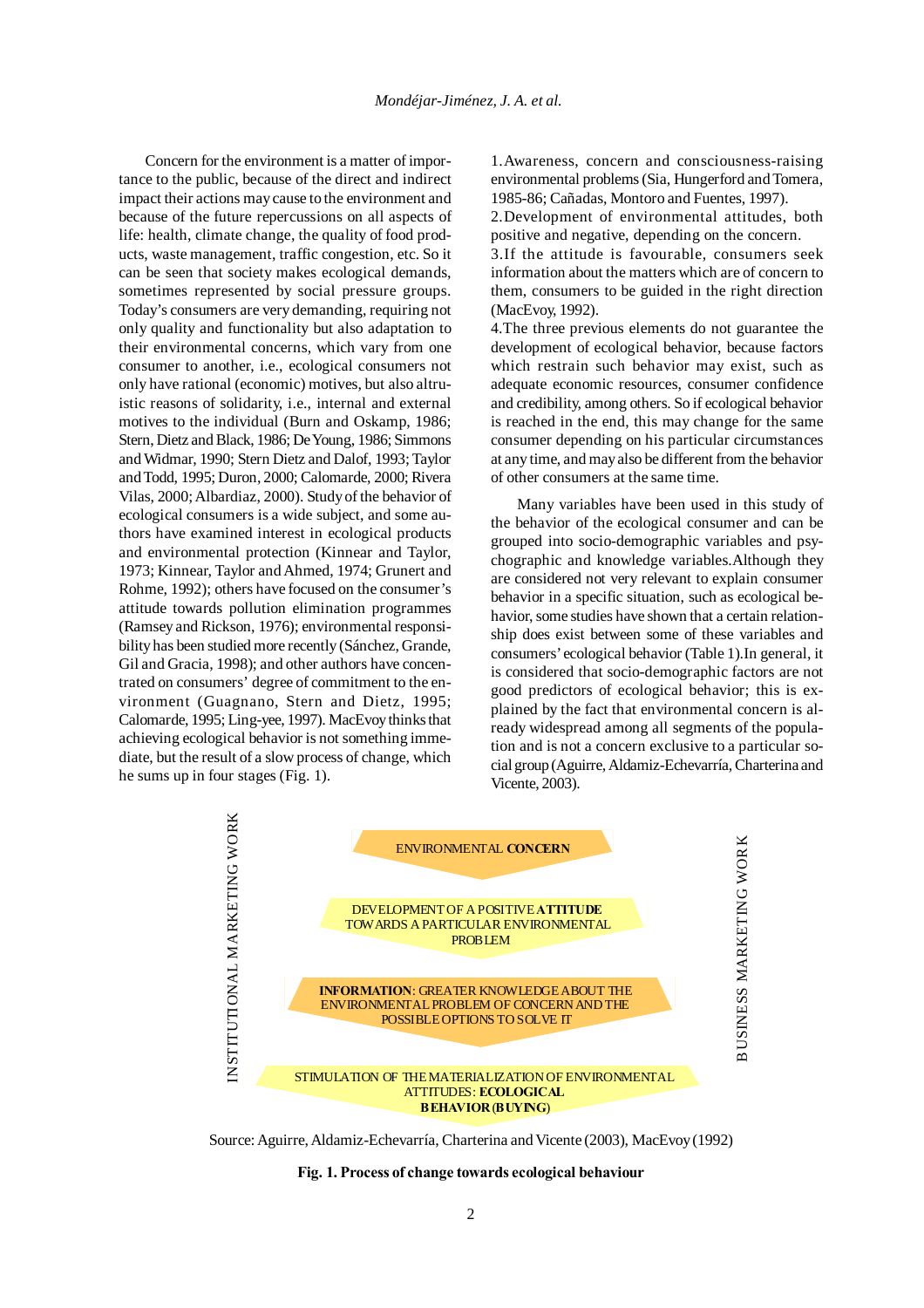|  | Table 1. Socio-demographic variables |  |  |
|--|--------------------------------------|--|--|
|--|--------------------------------------|--|--|

| <b>Variables</b>              | <b>Most important results</b>                                                |
|-------------------------------|------------------------------------------------------------------------------|
| <b>Sex</b>                    | Women participate more in voluntary environmental protection activities      |
|                               | (Arcury and Johnson, 1987).                                                  |
|                               | Younger people show more interest in environmental principles (Buttel,       |
| Age                           | 1974). And older people participate in ecological activities more (Van Liere |
|                               | and Dunlap, 1980).                                                           |
|                               | People with a high level of education and social class have a greater        |
| Education and<br>social class | relationship with consumption of ecological products and greater             |
|                               | participation in recycling containers (Zeidner and Shechter, 1988).          |
| Social status                 | Married people show more concern for the conservation of future resources    |
|                               | (Neuman, 1986).                                                              |
| Number of                     | Families with children are less disposed to pay more for ecological products |
| children                      | (Jackson, 1983).                                                             |
| Place of                      | People who live near natural spaces show greater concern about nature        |
| resid ence                    | (Rankin, 1983).                                                              |
|                               | The higher the consumer's income level, the greater his saving attitude      |
| <b>Income</b>                 | (Balderjahn, 1988).                                                          |

**Source: Fraj and Martínez (2002)**

Kinnear, Taylor and Ahmed (1974) have shown that socio-demographic variables (age, sex, income, etc.) are not as important as psychological variables to explain the behavior of the ecological consumer; Hines, Hungerford and Tomera (1987) consider that the only important socio-demographic variables are age, education and income level.These are the psychological variables such as values and principles, lifestyles, character and attitudes.Numerous studies sustain that an individual's values and principles, together with his lifestyle (way of dressing, places frequented, free time, etc.) allow his behavior in society to be discovered; the most important contributions in environmental matters are these (Table 2).

In addition, the literature sustains that people who save energy and water and those who recycle may have similar lifestyles, different from those of less active people (Gilg and Barr, 2006). The relationship between consumers' character or personality and behavior has been studied by a large number of authors who have reached different conclusions, because personality is a unique variable specific to each individual. Authors like Kassarjian (1971), Greeno, Sommers and Kernan (1973), Shank and Langmeyer (1994), Church and Burke (1994) prove that there is no relationship between these variables; however, others such as Brooker (1976), Lasovicka and Joachimsthaler (1988), Briggs (1992), Bilsky and Schwartz (1994), Ramanaiah and Sharpe (1997), among others have found a relationship between character and behavior. These are some of the most noteworthy environmental conclusions (Table 3).

Attitude is the social psychology variable with the most relationship with consumer behavior, in general, and ecological consumer behavior in particular; attitude is developed through continuous processes

| <b>Authors</b>          | Most relevant results                                                                                                                                |
|-------------------------|------------------------------------------------------------------------------------------------------------------------------------------------------|
| Gibbsons and Wicklund   | Altruistic principles of help and realization are more related with positive                                                                         |
| $(1982)$ Badson, Bolen, | behavior in social matters in general.                                                                                                               |
| Cross and Neuringer-    |                                                                                                                                                      |
| Benefiel, (1986)        |                                                                                                                                                      |
| Lievers, Serra and      | People with active religious participation have a positive attitude towards                                                                          |
| Watson, (1986)          | society.                                                                                                                                             |
| De Young (1985-86)      | Satisfaction with living austerely is associated with positive behavior towards                                                                      |
|                         | recycling of paper and glass and re-use of containers.                                                                                               |
| Granzin and Olsen       | They reach the conclusion that personal values are closely related with<br>environmental help behavior patterns (product discrimination, recycling). |
| (1991)                  | They also declare that personal values are very useful in explaining people's                                                                        |
|                         | attitudes towards environmental protection.                                                                                                          |
| Grunert and Rohme       | Their conclusion is that affinity with environmental problems is what most                                                                           |
|                         | affects discrimination of whether a consumer is more or less interested in                                                                           |
| (1992)                  | these problems.                                                                                                                                      |

**Table 2. Studies of values and lifestyles**

**Source: Fraj and Martínez (2002)**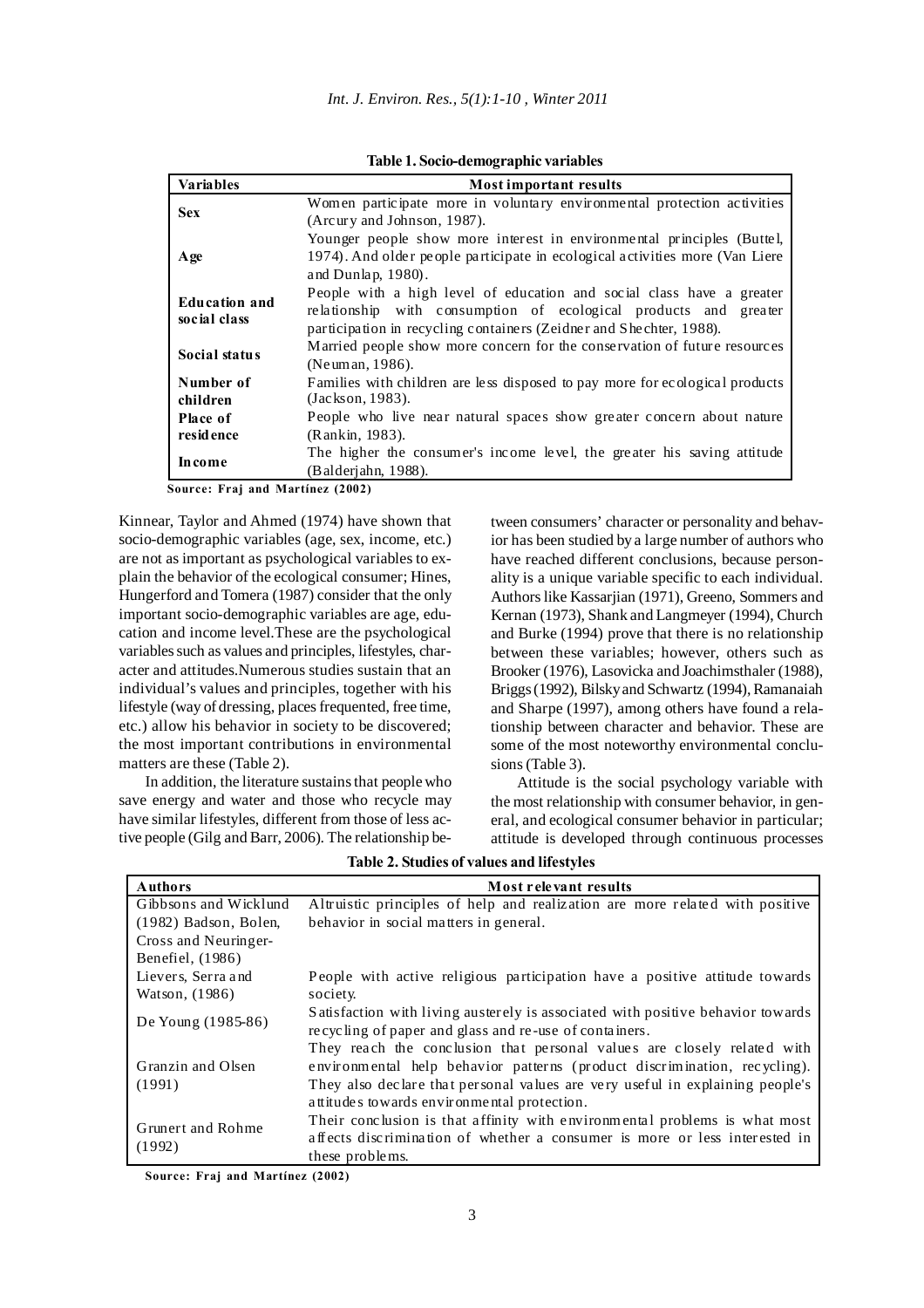of socialization and shows a tendency to evaluate action towards the environment as favourable or unfavourable. In some other cases, it is considered that the attitude variable is not reflected in consumer behavior, as in the case of Balderjahn (1988); however, authors like Homer and Kahle (1988), McCarty and Shrum (1994), Guagnano (1995), Kotchen and Reiling (2000) and Chan (2001), among others, have found relationships between attitude and ecological behaviors. Some of the most important contributions are shown here (Table 4).Maloney and Ward (1973) developed a scale to measure the attitude of individuals in three dimensions: affective involvement, verbal commitment and actual commitment.

As a result of some studies (Shrum, McCarty and Lowrey, 1995), the ecological consumer could be characterized as being a young, well educated consumer with a medium-high level of income. He seeks information about products, exchanges opinions with other

consumers, is not liable to impulse buying, not loyal to brands and mistrusts advertising.Another study, carried out by Fraj and Martínez (2002) establishes a profile of ecological consumers based on various sociodemographic, psychographic and information or knowledge variables, which determine different kinds of consumer behavior according to their characteristics. They distinguish in this way between consumers who recycle, those who buy ecological products, those willing to buy ecological products which are more expensive than non-ecological ones, and consumers with a positive attitude or with a real commitment to the environment.

This study establishes as its conclusion the characteristics of ecological consumers:

 $\mathscr{P}$  Although socio-demographic aspects are not very significant, the study finds that younger individuals participate more in environmental events, and those with a medium to high level of education recycle more

| Table 3. Studies of personality |  |  |  |  |  |  |
|---------------------------------|--|--|--|--|--|--|
|---------------------------------|--|--|--|--|--|--|

| <b>Authors</b>       | Most relevant results                                                                                        |
|----------------------|--------------------------------------------------------------------------------------------------------------|
| Brooker (1976)       | Relate the personality variable with socially aware consumer behavior and<br>obtain a positive relationship. |
| Ramanaiah and        | Analyse two types of personality, and get the result that each defines                                       |
| Sharpe $(1997)$      | different types of behavior.                                                                                 |
| Ramanaiah, Clump     | Find that individuals with different levels of environmental responsibility                                  |
| and Sharpe, $(2000)$ | have different personality profiles.                                                                         |
|                      | (0.000)                                                                                                      |

**Source: Fraj and Martínez (2002)**

## **Table 4. Studies of attitude**

| Auth or s                             | Most relevant results                                                                                                                                                                                                      |
|---------------------------------------|----------------------------------------------------------------------------------------------------------------------------------------------------------------------------------------------------------------------------|
| Kinnear and Taylor<br>(1973)          | Studied the relationship between ecological interest and brand perception, considering<br>not only individuals' attitude towards the ecological (ecological interest as a<br>dependent variable), but also their behavior. |
| Ramsey and                            | Studied the relationship between attitudes and knowledge relevant to environmental                                                                                                                                         |
| Rickson (1976)                        | principles.                                                                                                                                                                                                                |
| McCarty and                           | In this study, a theoretical and practical contribution was made towards understanding                                                                                                                                     |
| Shrum (1994)                          | the determinant factors in recycling behavior.                                                                                                                                                                             |
| Guagnano, Stern<br>and Dietz $(1995)$ | A simple model taking attitude factors and a combination of external factors as its<br>starting point to show their influence of recycling behavior.                                                                       |
| Sánchez and                           | The subject dealt with in this study is the extent to which price or attitude hinder                                                                                                                                       |
| Etxaniz (1996)                        | growth of the ecological market.                                                                                                                                                                                           |
| Ling-yee $(1997)$                     | The strength of the relationship between group orientation and actual environmental<br>commitment, and the relationship between ecological attitude and actual<br>environmental commitment.                                |
|                                       | Studying environmental attitudes and behavior in China, finding that in spite of the                                                                                                                                       |
| Chan (1999)                           | lack of concern for the ecological, cultural values determine strong feelings in favour                                                                                                                                    |
|                                       | of ecological principles.                                                                                                                                                                                                  |
| Kotchen and                           | Relate attitudes with willingness to pay more for something in the knowledge that the                                                                                                                                      |
| Reiling $(2000)$                      | extra price is to be dedicated to environmental improvement.                                                                                                                                                               |
|                                       | Influence of psychological factors such as orientation towards nature, level of                                                                                                                                            |
| Chan $(2001)$                         | collectivism, ecological affectiveness and ecological knowledge on the attitude                                                                                                                                            |
|                                       | towards green buying, through buying intention variables.                                                                                                                                                                  |

**Source: Fraj and Martínez (2002)**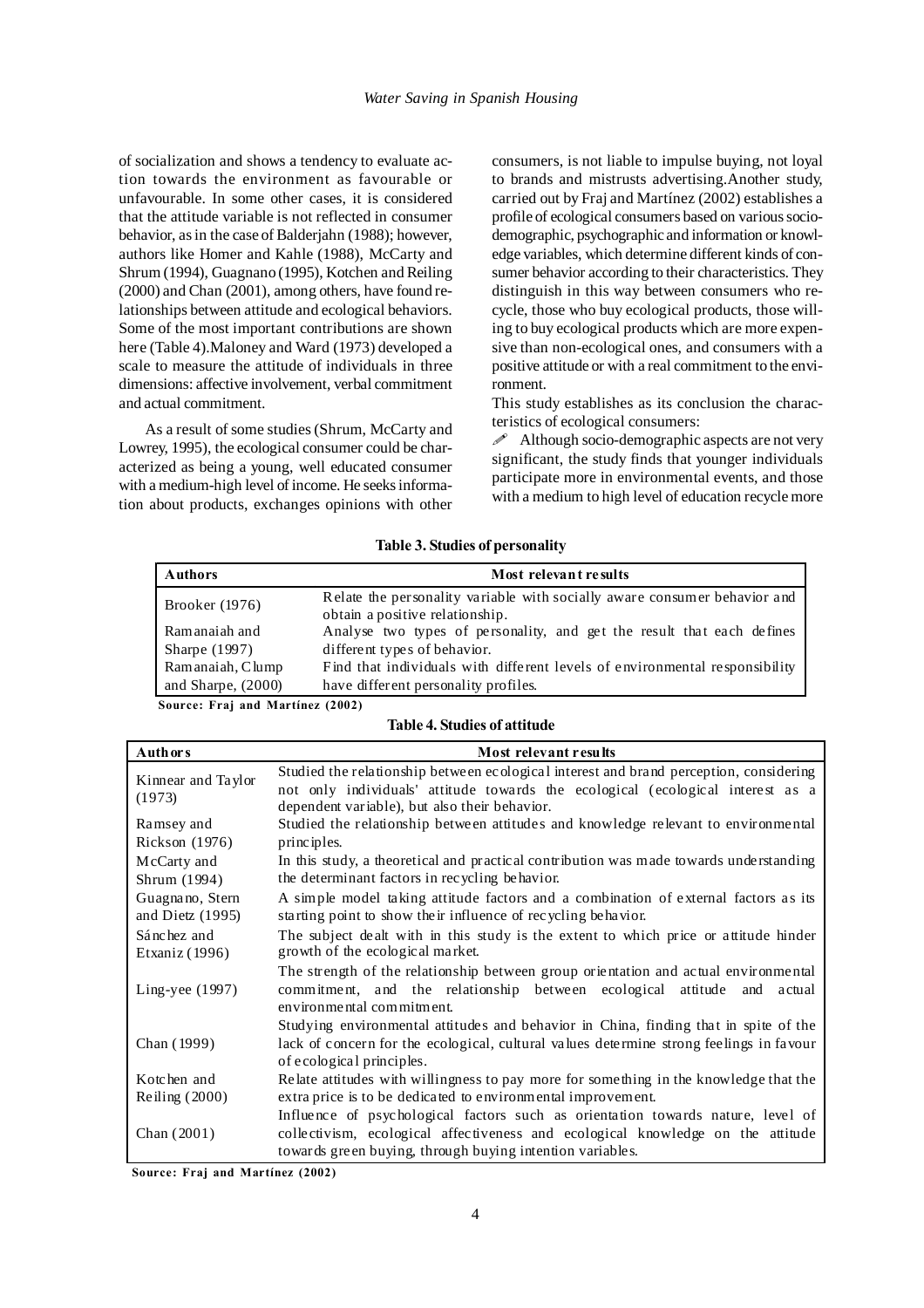and are more willing to be ecological products although they are more expensive.

 $\mathscr I$  In terms of lifestyle, individuals with greater capacity for initiative, who lead a healthy life and collaborate in environmental improvements show clearly ecological behavior. Those who are more inclined to follow fashion and trends show a willingness to pay a higher price to consume ecological products and have a real commitment to the environment.

 $\mathscr P$  Depending on personality, those with more solidarity recycle more and participate more in environmental events; creative consumers with a higher intellectual level are willing to pay extra for ecological products; and more stable consumers take part in environmental events.

 $\mathscr N$  Attitude, verbal commitment (interest in using means of transport which pollute less) and affective involvement (concern about environmental pollution) determine consumers' ecological behavior.

 Consumers' level of knowledge about environmental matters does not determine their ecological behavior to a great extent.

One of the aspects of ecological behavior which society centres its attention on most is water saving. Earlier research has examined the profile of water-saving individuals according to two types of variable:

Socio-demographic variables, such as income, level of education, political affiliation, family size, type of home (ownership or rented), among others (Hamilton, 1983; Hines, Hungerfor and Tomera, 1987; Berk, Schulman, McKeever and Freeman, 1993; De Oliver, 1999). However, various studies show that the weakness of the relationships found supports the hypothesis that socio-demographic factors are not, in general, good predictors of ecological behavior.

Attitudinal variables: price and economic incentives, threat to the environment, social desirability, perception of water rights, intrinsic motives and satisfactions (Berk, Cooley, La Civita, Parker, Sredi and Brewer, 1980; Syme, Seligman and Thomas, 1990-1991; Syme, Nancarrow and Seligman, 2000; Hamilton, 1983; Kantola, Syme and Nesdale, 1983; Baldassare and Katz, 1992; Sadalla and Krull, 1995; Nancarrow, Smith and Syme, 1996-1997; Lam, 1999; De Young, 1996).

However, the different studies have sometimes produced contradictory results.

Gilg and Barr (2006) carried out a study on behavior with regard to water saving, the results of which show that the socio-demographic characteristics of those most committed to water saving at home are more aged individuals, who own their home, with democratic and liberal political ideas and who are members of community groups. This contrasts with non-ecological individuals who tend to be young men, with low incomes and a low level of education, who are less involved with the community and politically apathetic.With regard to the environment-attitudinal variables, earlier research shows that the four main groups of attitudinal variables are perception of water rights, environmental threat, social desirability and De Young's satisfaction indices (Gilg and Barr, 2006; De Young, 1996). These variables not only affect water-saving behavior but are also common to energy saving, green consumption and recycling behavior patterns.The results of this study show that individuals with non-ecological behavior are more jealous of their rights, together with the belief that environmental problems are not a threat to social welfare. In contrast, individuals who think that environmental matters are a threat to personal welfare are more inclined to save resources, in the belief that resources cannot be used exhaustively.

With regard to social desirability, this refers to whether helping the environment is socially desirable or not. This study shows that ecologists are more inclined to declare that their neighbours and friends in general help the environment. Non-ecologists are less inclined to declare that they know someone who helps the environment and so are less inclined to believe that helping the environment is socially acceptable and desirable.With regard to De Young's satisfaction indices, indulgence (benignity, compassion, tolerance) and luxury are more valued by individuals who are less inclined to participate in actions in favour of the environment, and the value of frugality (moderate acquisition of goods and services) and a simple lifestyle are highly appreciated by those disposed towards actions on behalf of the environment.

The present framework defining the new environmental paradigm establishes that the values and ideas of society lead to a particular attitude which directs the behavior of society (Gómez, Noya and Paniagua, 1999). The main theories (Kalantari and Asadi, 2010) consider that environmental behavior must be analysed in terms of a structural model of cause and effect which depends on attitudinal components and certain exogenous variables arising from individuals' social and own conditions.

The environmental consciousness of individuals is the result of two general attitudes (Barreiro, López, Losada and Ruzo, 2002):

The concern suggesting protection of the environment.

Related with individuals' awareness of who is really responsible for that protection and that they should make decisions and take action to solve those problems.

Individuals with an attitude favourable to the environment are more inclined to commit themselves to environmental activities than those who have less favourable attitudes (Aguirre, Aldamiz-Echevarría, Charterina and Vicente, 2003); i.e., attitudes favourable towards environmental protection predispose towards ecological behavior and so can predict environmental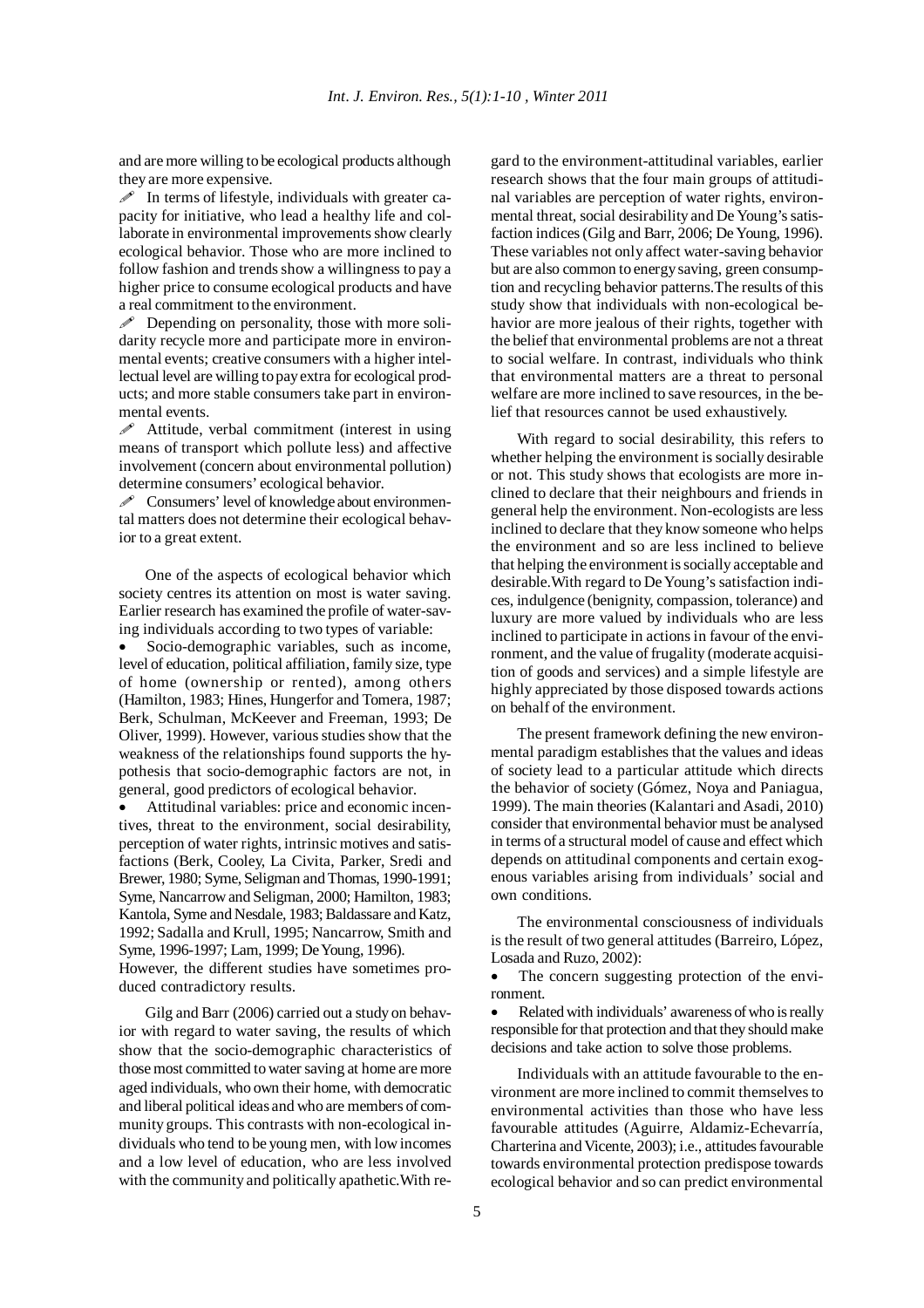behavior. Another psychological variable which some studies have shown to have an influence is lifestyle; it is also shown that certain factors such as the amount of balance between private and professional life, concern about health, awareness of environmental matters (Sánchez, Gil and Gracia, 1998), individuals' dependence on possession of goods or social status (Scherhom, 1993) predispose them in favour of or against environmental behavior. Social class as an indicator of education, income and profession also predispose towards ecological behavior among the upper social classes (Balderjahn, 1988; Garcés, Pedraja and Rivera, 1995).

### **MATERIALS & METHODS**

This study was prepared using the Survey on Homes and the Environment 2008, prepared by Spain's *Instituto Nacional de Estadística*, National Statistics Institute, the purpose of which was to study the customs consumption patterns and attitudes of Spanish households in relation with the environment, with a sample size of 26,689 homes.

Among the main results, it should be stressed that 76.9% say they are very concerned about the environment and 96.4% of the public would agree to take certain measures to protect the environment. With regard to water saving, 96.9% of Spanish households has adopted a water-saving habit.

These environmental consciousness percentages increase with income and education. By sex, women are more concerned than men, and young people and the elderly are those least interested (Table 5).The measures most accepted are reduction of the noise from main roads (with anti-noise panels or sound reducing road surfaces: 85.6% of those surveyed), restrictions on the abusive use of water (81.3%) and installation of a renewable energy farm in their municipality (74.7%), in spite of the effect on the scenery. In contrast, 23.1% would pay more for the use of alternative energy.

The main actions carried out to reduce water consumption were these (Table 6).Examining water-reduction measures with a specifically environmental purpose, it can be stressed that water recycling is more highly considered in regions with a water deficit and less so in regions with a surplus.

By type of municipality, it is notable that the lower the number of inhabitants, the fewer the water-saving habits or devices used. In contrast, the larger the household, the greater the effort made to reduce water consumption.Looking at households' mean net income, those with income below 1,100 Euros a month are those which adopt fewest measures in the matter of water saving. These were the items used to measure lifestyle (Table 7).

#### **RESULTS & DISCUSSION**

The structural equation model used to verify the hypotheses posed was estimated by the partial squared minima method using the application SmartPLS 2.0, the results of which are shown in Fig. 2. The arrows indicate the regression relationships which show the rela

| <b>Variables</b>               |                      | Description                                                                                                            | $\frac{0}{0}$ |
|--------------------------------|----------------------|------------------------------------------------------------------------------------------------------------------------|---------------|
| <b>SPREOMA</b>                 |                      | Very concerned about the environment                                                                                   | 76.9          |
| <b>SCAMPM</b>                  |                      | Knows about an environment-related awareness-raising<br>campaign (water, energy, recycling, etc.)                      | 59.2          |
| <b>SPROBMA</b>                 |                      | Has noticed an environmental problem in his situation during<br>2007                                                   | 27.9          |
|                                | SACTMA <sub>1</sub>  | Collaborating with an environmental protection organization                                                            | 4.2           |
| Partic ipation in              | SACTMA <sub>2</sub>  | Participating as an environmental volunteer                                                                            | 3.0           |
| environment-<br>related        | SACTMA <sub>3</sub>  | Signing against situations harmful to the environment<br>(urban development or specific projects of any kind)          | 13.2          |
| activities<br>during $2007$ :  | SACTMA4              | Demonstrating against a situation harmful to the<br>environment                                                        | 5.4           |
| 19.1                           | SACTMA <sub>5</sub>  | Personally reporting a problem he has identified                                                                       | 3.4           |
|                                | SPROTMA <sub>8</sub> | To reduce the noise on main roads (noise-prevention panels,<br>noise-reducing pavement)                                | 85.6          |
| Would agree to<br>take certain | SPROTMA <sub>2</sub> | Regulating or restricting abusive consumption of water in<br>households                                                | 81.3          |
| steps to protect               | SPROTMA <sub>6</sub> | Installing a renewable energy farm (wind, solar power) in<br>his municipality, in spite of the effect on the landscape | 74.7          |
| the                            | SPROTMA <sub>3</sub> | Establishing an environmental tax for more polluting fuels                                                             | 64.4          |
| environment:<br>96.4           | SPROTMA <sub>1</sub> | Obliging separation of domestic rubbish, under threat of fine                                                          | 53.5          |
|                                | SPROTMA4             | Establishing restrictions on the use of private transport                                                              | 46.9          |
|                                | SPROTMA 5            | Establishing an ecological tax on tourism                                                                              | 34.7          |
|                                | SPROTMA <sub>7</sub> | Paying more for use of alternative energy                                                                              | 23.1          |

### **Table 5. Environmental consciousness (%)**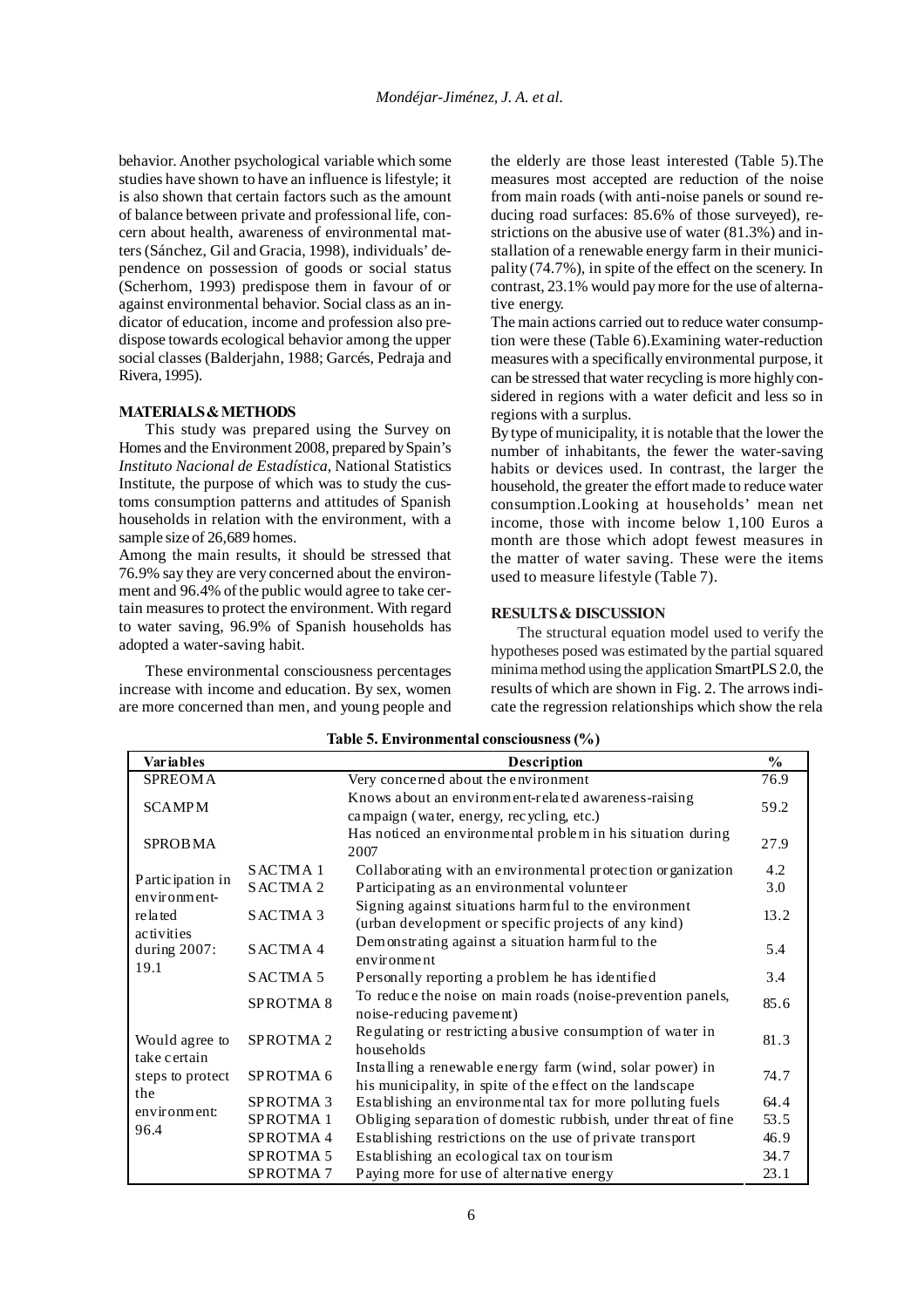| Variable            | <b>Description</b>                                                                                                   | $\%$ |
|---------------------|----------------------------------------------------------------------------------------------------------------------|------|
| SHABIT <sub>2</sub> | Showering instead of taking a bath                                                                                   | 96.6 |
| SHABIT <sub>1</sub> | Turning the tap off while cleaning tee th or lathering                                                               | 90.6 |
| <b>HABITO 3</b>     | Defreezing food in advance of use.                                                                                   | 86.6 |
| <b>HABITO 5</b>     | Using full washing and washing-up machines                                                                           | 81.9 |
| DISP1               | Single thermostatic tap                                                                                              | 67.4 |
| HABITO <sub>2</sub> | Keeping a bottle of water in the fridge to have cool water at all times                                              | 64.2 |
| HABITO 7            | Putting a waste-paper bin in the bathroom in order not to use the<br>toilet for rubbish disposal                     | 54.7 |
| HABITO 4            | Filling the kitchen sink(s) before washing up                                                                        | 38.8 |
| DISP <sub>3</sub>   | Mechanisms to restrict cistern discharge, including placing a bottle<br>full of water or other object in the cistern | 32.2 |
| HABITO 6            | Semi-closing the stopcock to reduce the flow to taps                                                                 | 30.8 |
| HABITO 1            | Water recycling                                                                                                      | 22.9 |
| DISP <sub>2</sub>   | Other water-economization devices (aerators, sprays, flow reducers,<br>infra-red sensors, timer buttons)             | 14.6 |

| Table 6. Actions to reduce water consumption |  |  |
|----------------------------------------------|--|--|

|  |  | Table 7. Water consumption reduction actions $(\%)$ |  |  |  |  |
|--|--|-----------------------------------------------------|--|--|--|--|
|--|--|-----------------------------------------------------|--|--|--|--|

| Variable         | <b>Description</b>                  |
|------------------|-------------------------------------|
| <b>RESITUPRO</b> | Professional situation              |
| <b>RESTUD</b>    | Level of education                  |
| <b>TIPOHOG</b>   | Home type                           |
| <b>INGRESOS</b>  | Net monthly income of the household |



**Fig. 2. Estimated structural equation model**

**Table 8. Comparison of hypotheses**

| <b>B</b> st an dardise d | t Bootstrap |
|--------------------------|-------------|
| $-0.3258**$              | 50.9957     |
| $0.2480**$               | 26.9735     |
| $-0.1972**$              | 24.0150     |
|                          |             |

 **\*\* p<0.01; \*p<0.05**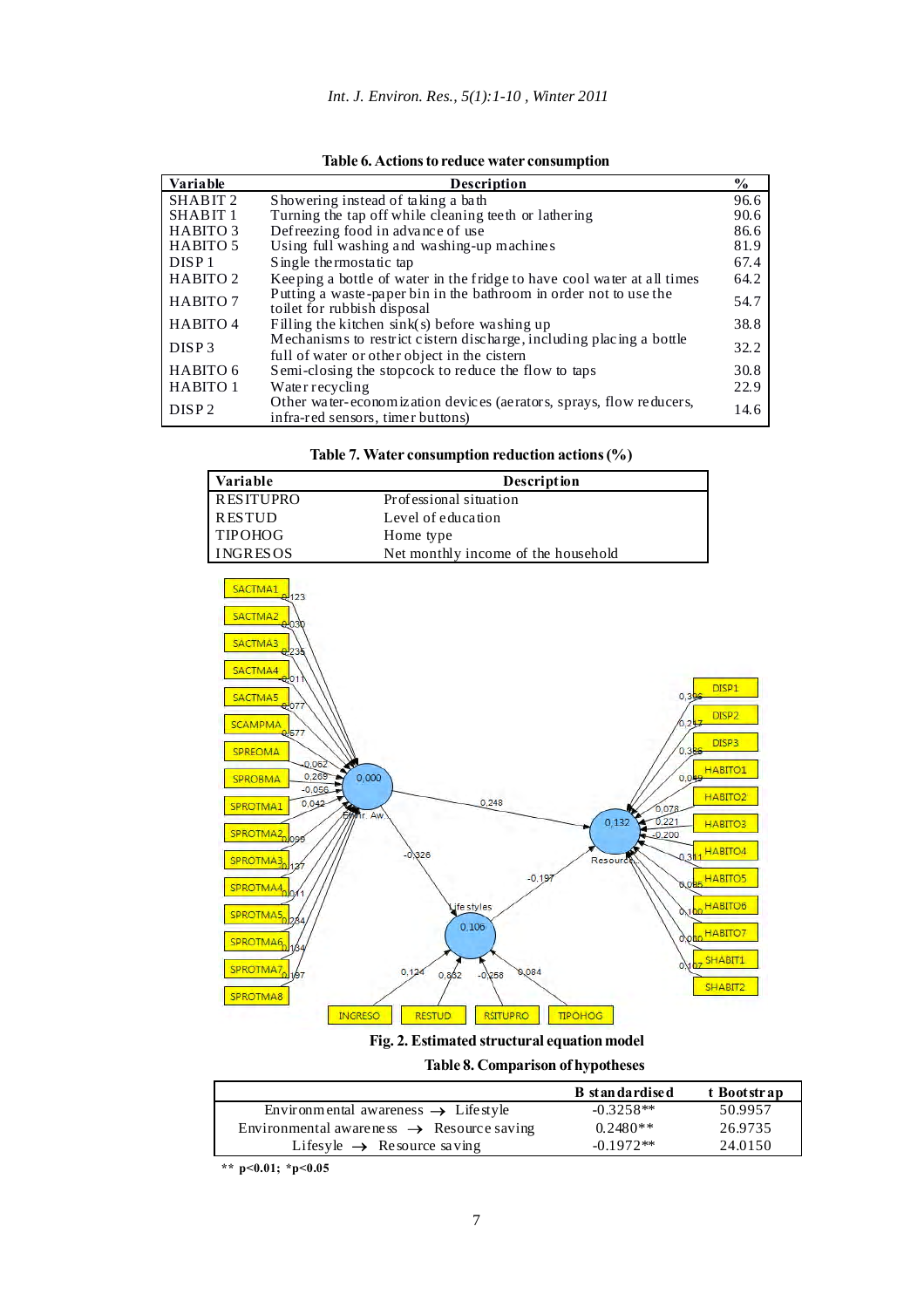tionships of the items with latent factors (measurement model) and among latent factors (structural model).

Because of the size of the sample, the estimated model gives a power or probability of the null hypothesis being rejected when it is false of 100%.

The estimated model has a good global fit, the  $R^2$  coefficient having a value greater than 0.10 (according to the criterion of Falk and Miller, 1992) for the two latent dependent variables (0.106 for lifestyle and 0.132 for water resource saving).In addition, for all dependent latent variables, the  $Q^2$  indicator of predictive relevance (Stone, 1974; Geisser, 1975) has a positive value, showing the worth of the fit model and indicating that the error committed using all the model's information is lower than if that information is not taken into account, i.e., the model has predictive relevance, because it reduces errors of estimation.Concentrating on the significance of the structural relationships proposed by the model, the hypotheses posed therein can be compared (Table 8).

Based on these results from the estimation, the working hypotheses have been empirically proved from the answers to the Survey of Homes and the Environment 2008. These show the significance of the structural relationships proposed between the variables. However, in two of the three structural relationships proposed, the effect produced is the opposite of what was expected, i.e., environmental consciousness has a negative influence on lifestyle, and lifestyle has a negative influence on water saving behavior.

#### **CONCLUSION**

In this study, the water resource-saving behavior of Spanish households and the influence of an ecological consciousness or attitude and lifestyle on the resource-saving actions carried out in them has been analysed.

The empirical evidence of the study carried out confirms the dependence of water saving behavior on variables of attitude and lifestyle, as is seen in review of the literature; however, results opposite to the expected were found in two of the three proposed relationships. On one hand, the significant, positive effect of environmental consciousness on water-saving behavior, i.e., the greater the environmental awareness, the greater the disposition to do things to save water is confirmed.

On the other, the results confirm the significant effect of lifestyle on water saving behavior and of environmental awareness on lifestyle, but negatively, i.e., lifestyle is inversely related to saving behavior, so that a bigger income or higher education does not lead to water-saving behavior patterns. And environmental awareness does not determine a better, more comfortable lifestyle, but a simpler one.The overall effect both

directly and indirectly of environmental awareness water-saving behavior is thus positive, so it can be concluded that greater environmental consciousness encourages commitment to the environment, by performing activities to protect it and its resources.

Therefore, increased effort and investment by both public and private organizations to raise awareness among society of the importance of protecting the environment and saving resources would lead to greater commitment and, finally, more participation in actions to protect the environment.

#### **REFERENCES**

Aguirre, M. S., Aldamiz-Echevarría, C., Charterina, J. and Vicente, A. (2003). El consumidor ecológico. Distribución y Consumo*,* January-February, pp.41-53.

Albardiaz, M. A. (2000). Comportamiento del consumidor hacia los alimentos ecológicos. Distribución y Consumo, April-May, pp. 56- 57.

Arcury, T. A. and Johnson, T. (1987). Public environmental knowledge: a state survey. Journal of Environmental Education, **18 (4)**, 31-37.

Baldassare, M. and Katz, C. (1992). The Personal Threat of Environmental Problems as Predictor of Environmental Practices. Environment and Behavior*,* **24 (5)**, 602-616.

Balderjahn, I. (1988). Personality Variables and Environmental Attitudes as Predictors of Ecologically Responsible Consumption Patterns. Journal of Business Research*,***17**, 51-56.

Barrerio, J. M., López, M. A., Losada, F. and Ruzo, E. (2002). Análisis de las dimensiones cognoscitiva y afectiva del comportamiento ecológico del consumidor. Revista Galega de Economía*,* **11 (2)**, 1-21.

Batson, C., Bolen, M., Cross, J. and Neuringer-Benefiel, H. (1986). Where is the altruism in the altruistic personality?. Journal of Personality and Social Psychology, **50**, 212-220.

Berk, R. A., Cooley, T. F., La Civita, C. J., Parker, S., Sredi, K. and Brewer, M. (1980). Reducing consumption in periods of acute scarcity: the case of water. Social Science Research, **9**, 99-120.

Berk, R. A., Schulman, D., McKeever, M. and Freeman, H. E. (1993). Measuring the impact of water conservation campaigns in California. Climate Change*,* **24 (3)**, 233-248.

Bilsky, W. and Schwartz, S. H. (1994). Values and Personality. European Journal of Personality*,* **8 (3)**, 163-181.

Briggs, S. R. (1992). Assessing the five-factor model of personality description. Journal of Personality*,* **60 (2)**, 253-293.

Brooker, G. (1976). The self-actualizing socially conscious consumer. Journal of Consumer Research, **3**, 107-112.

Burn, S. M. and Oskamp, S. (1986). Increasing Community Recycling with Persuasive Comunication and Public Commitment. Journal of Applied Social Psychologist, **16**, 29-41.

Buttel, F. (1979). Age and Environmental Concern: A Multivariate Analysis. Youth and Society*,* **10 (3)**, 237-256.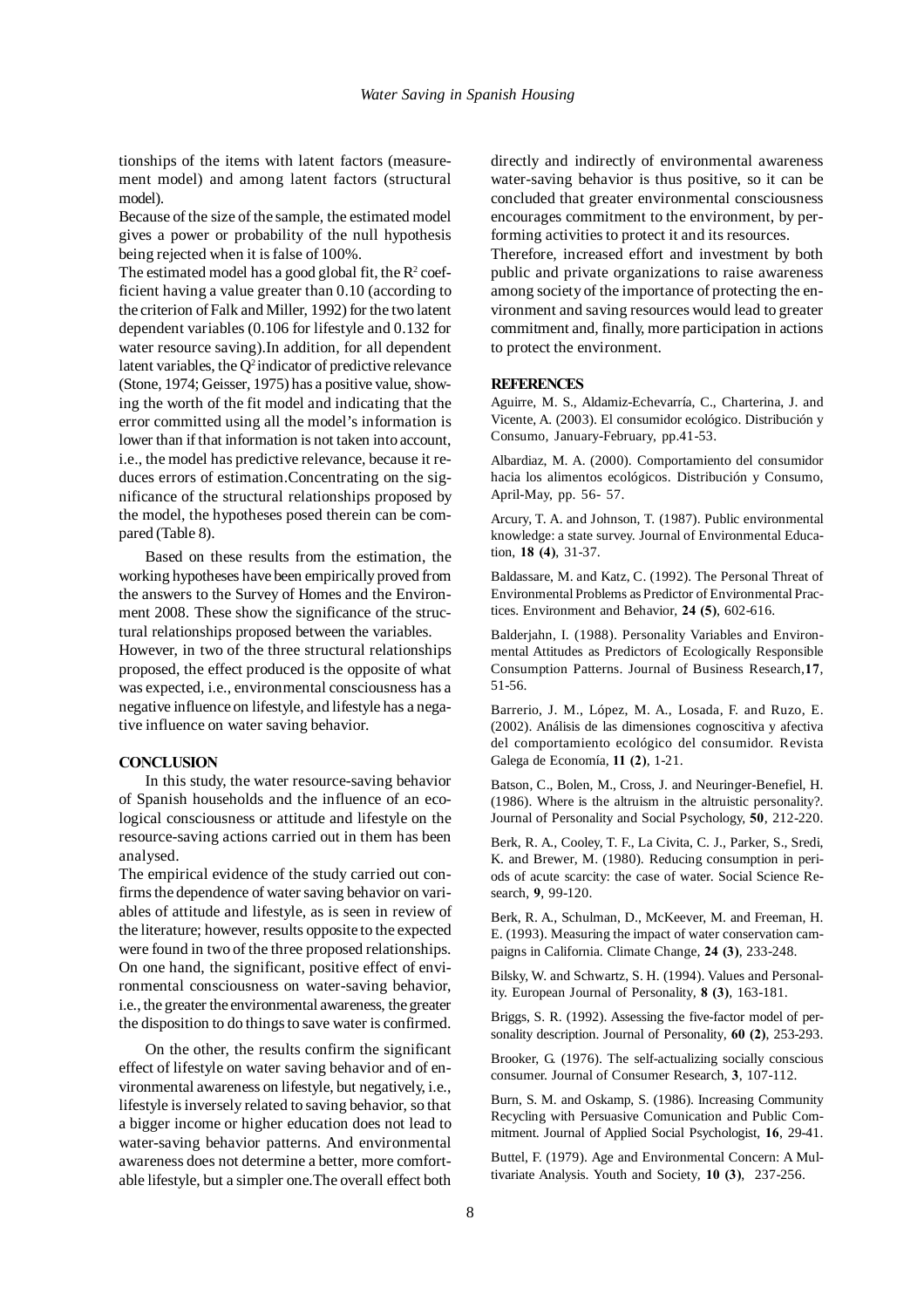Calomarde, J. (1995). Influencia de los factores ambientales de la decisión de compra de bienes de consumo. ESIC-Market*,* July-September, pp. 125-154.

Calomarde, J. V. (2000). Marketing ecológico. (Madrid: ESIC).

Cañadas, P. M., Montoro, F. and Fuentes, F. (1997). Estudio de las variables explicativas de la frecuencia de compra de los productos ecológicos. (In M. Ruiz González (Ed.), Libro de ponencias del XI Congreso Nacional y VII Congreso Hispano-Francés de la Asociación Europea de Dirección y Economía de la Empresa (pp. 117-126). Lleida).

Chan, R. (1999). Environmental Attitudes and Behavior of Consumer in China: Survey Findings and Implications. Journal of International Consumer Marketing*,* **11 (4)**, 25-52.

Chan, R. (2001). Determinants of Chinese Consumers' Green Purchase Behavior. Psychology and Marketing*,* **18 (4)**, 389- 413.

Church, T. A. and Burke, P. J. (1994). Exploratory and Confirmatory tests of the Big Five and Tellegen´s three- and four-dimensional models. Journal of Personality and Social Psychology*,* **66 (1)**, 93-114.

De Oliver, M. (1999). Attitudes and inaction: a case study of the manifest demographics of urban water conservations. Environment and Behavior*,* **31(3)**, 372-394.

De Young, R. (1986). Exploiting the Difference Between Recyclers and Non-Recyclers: The Role of Information. Journal of Environmental Systems*,* **15**, 281-292.

De Young, R. (1996). Some psychological aspects of reduced consuption behavior. The role of intrinsic satisfaction and competence motivation. Environment and Behavior*,* **28 (3)**, 358-409.

Duron, E. (2000). La relación entre las actitudes y los comportamientos observados de reciclaje. Cuadernos de Realidades Sociales*,* **55/56**, 217-235.

Falk, R. F. and Miller, N. B. (1992). A Primer for Soft Modeling. (Akron, Ohio: The University of Akron).

Fraj, E. and Martínez, E. (2002). Comportamiento del consumidor ecológico. (Madrid: ESIC).

Garces, C., Pedraja, M. and Rivera, P. (1995). Variables sociodemográficas determinantes del comportamiento ecológico de los españoles. (Paper presented at the VII Encuentro de Profesores Universitarios de Marketing*,* Barcelona).

Geisser, S. (1975). The predictive sample reuse method with applications. Journal of the American Statistical Association,**70**, 320-328.

Gibbsons, F. X. and Wicklund, R. A. (1982). Self-focused and helping behavior. Journal of Personality and Social Psychology, **43 (3)**, 462-474.

Gilg, A. and Barr, S. (2006). Behavioural attitudes towards water saving? Evidence from a study of environmental actions. Ecologial Economics*,* **57**, 400-414.

Gómez, C., Noya, F. J. and Paniagua, A. (1999). Actitudes y comportamientos hacia el medioambiente en España. (Madrid: Centro de Investigaciones Sociológica).

Granzin, K. L. and Olsen, J. E. (1991). Characterizing Participants in Activities Protecting the Environment: A Focus on Donating, Recycling and Conservation Behaviors. Journal of Public Policy and Marketing*,* **10 (2)**, 1-27.

Greeno, D., Sommers, M. and Kernan, J. (1973). Personality and Implicit Behavior Patterns. Journal of Marketing Research*,* February, pp. 63-69.

Grunert, S. and Rohme, N, (1992). Consumers Environmental Concern: Are we Really Tapping True Concern that Relates to Environmentally Ethic Behaviour?. (Paper presented at the Esomar Conferece on Marketing and Research Under a New World Order*,* Tokio).

Guagnano, F. A. (1995). Locus of control, altruism and agentic disposition. Population and Environment*,* **17(1)**, 63- 77.

Guagnano, G. A., Stern, P. C. and Dietz, T. (1995). Influences on attitude-behavior relationships. A natural experiment with curbside recycling. Environment and Behavior*,* **27(5)**, 699-718.

Hamilton, L. C. (1983). Saving water: a causal model of household conservation. Social Perspective*,* **26 (4)**, 355- 374.

Hines, J. M., Hungerfor, H. R. and Tomera, A. N. (1987). Analysis and Synthesis of Research on Responsible Environmental Behavior: A Meta-Analysis. Journal of Environmental Education*,* **2 (18)**, 1-8.

Homer, P. and Kahle, L. (1988). Personality Processes and Individual Differences. A Structural Equation Test of the Value-Attitude-Behavior Hierarchy. Journal of Personality and Social Psychology, **54 (4)**, 638-646.

Jackson, J. E. (1983). Measuring the Demand for Environmental Quality with Survey Data. Journal of Politics*,* **65**, 335-350.

Kalantari, K. H. and Asadi, A. (2010). Designing a Structural Model for Explaining Environmental Attitude and Behavior of Urban Residents (Case of Tehran). International Journal of Environment Research, **4 (2)**, 309-320.

Kantola, S. J., Syme, G. J. and Nesdate, A. R. (1983). The effects of appraised severity and efficacy in promoting water conservation: an informational analysis", Journal of Applied Social Psychology, **13**, 164-182.

Kassarjian, H. H. (1971). Incorporating Ecology into marketing strategy: the case air pollution. Journal of Marketing, **35**, 61-65.

Kinnear, T. and Taylor, J. R. (1973). The Effects of Ecological Concern on Brand Perceptions. Journal of Marketing Research, **10**, 191-197.

Kinnear, T. C., Taylor, J. R. and Ahmed, S. A. (1974). Ecologically Concerned Consumers: Who are they? Journal of Marketing*,* **38(2)**, 20-24.

Kotchen, M. J. and Reiling, S. D. (2000). Environmental Attitudes, Motivations and Contingent Valuation of Nonuse Values: a Case of Study Involving Endangered Species. Ecological Economics, **32**, 93-107.